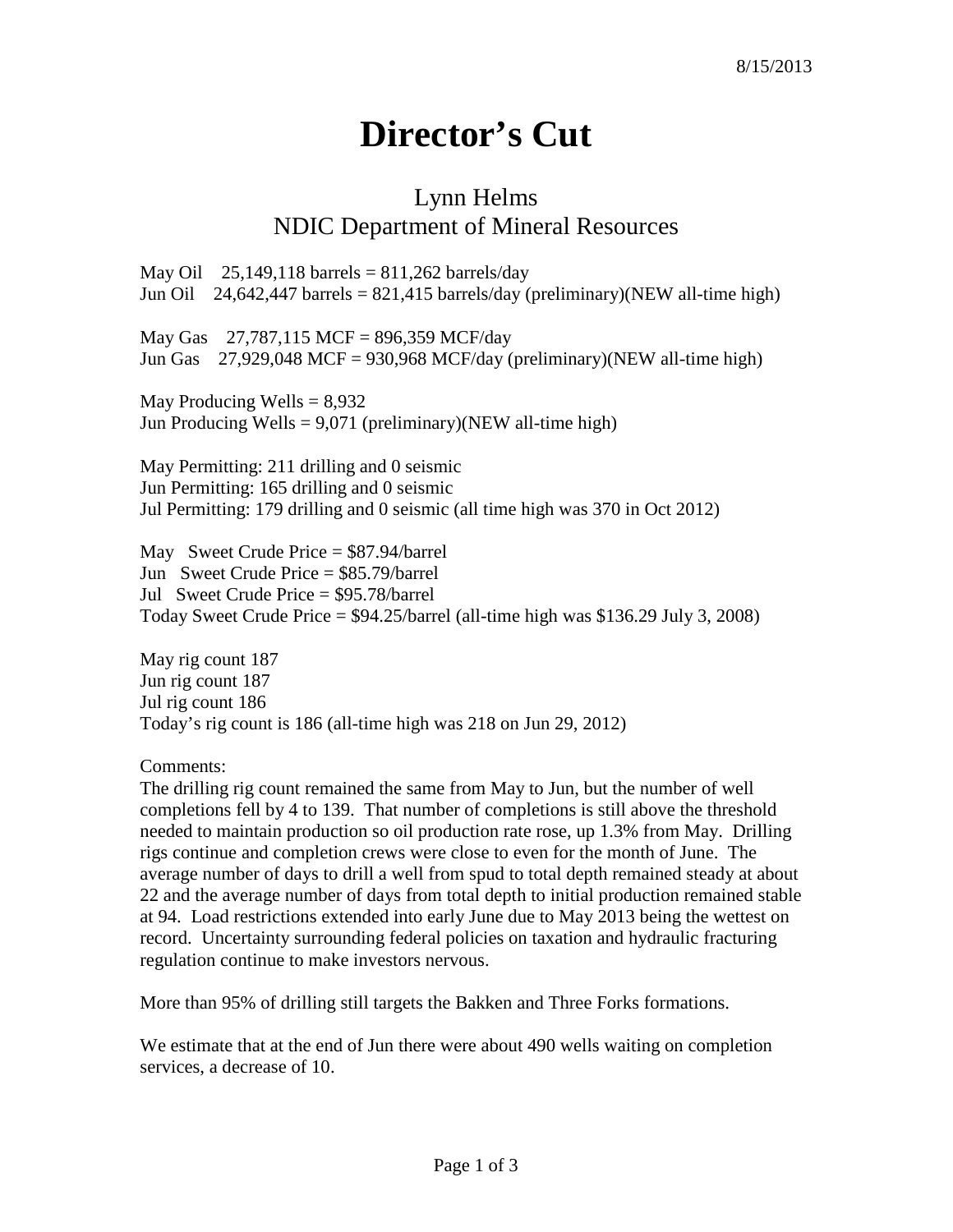Crude oil take away capacity continues to be adequate as long as rail deliveries to the coasts keep growing.

Rig count in the Williston basin is stable. Utilization rate for rigs capable of  $+20,000$  feet is about 90%, and for shallow well rigs (drill to 7,000 feet or less) utilization remains about 60%.

Drilling permit activity was up slightly in Jun, but more recently is increasing more rapidly as operators begin planning for winter. There is a sufficient permit inventory to accommodate multi-well pads and the time required to deal with federal hydraulic fracturing rules if required.

The number of rigs actively drilling on federal surface in the Dakota Prairie Grasslands is down to 0.

The number of rigs drilling on the Fort Berthold Reservation is up 1 to 22 with 6 on fee lands and 16 on trust lands.

There are now 979 active wells  $(111$  on trust lands  $& 868$  on fee lands)

Producing 256,726 barrels of oil per day (88,330 from trust lands & 148,895 from fee lands)

148 wells are waiting on completion

262 approved drilling permits (252 on trust lands & 20 on fee lands)

2,390 additional potential future wells (1,510 on trust lands & 880 on fee lands)

Seismic activity is steady with 4 surveys active/recording, 0 remediating, 1 suspended, and 0 permitted. There are now 4 buried arrays in North Dakota for monitoring and optimizing hydraulic fracturing.

North Dakota leasing activity is very low, consisting mostly of renewals and top leases in the Bakken - Three Forks area.

US natural gas storage is now 0.7% above the five-year average indicating the price has bottomed, but will remain low for the foreseeable future. Natural gas production increased 3.9% versus the 1.3% increase in oil production. This is consistent with the Bentek study that shows gas oil ratios increasing as wells age. North Dakota shallow gas exploration is not economic at near term gas prices.

Natural gas delivered to Northern Border at Watford City is down \$0.41 to \$2.79/MCF. This results in a current oil to gas price ratio of 34 to 1, but the high liquids content makes gathering and processing of Bakken gas economic. Additions to gathering and processing capacity are catching up with the percentage of gas flared down 1% to 28%. The historical high was 36% in September 2011.

Draft BLM regulations for hydraulic fracturing on federal lands were published last year. BLM received over 177,000 comments and withdrew the rule. A new proposed rule was